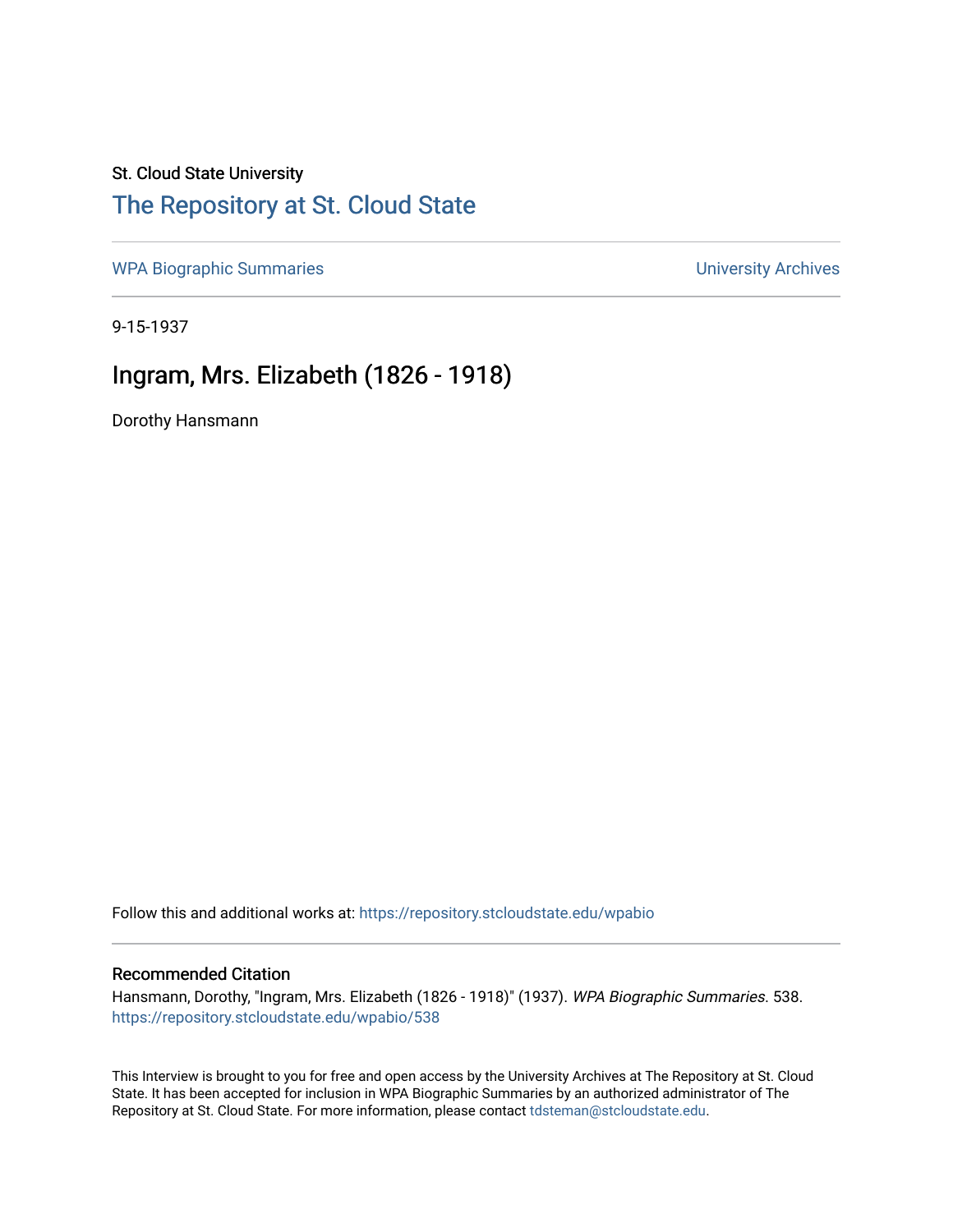### INGRAM, MRS. ELIZABETH File No.  $B-\omega_0$

Mrs. Elizabeth Ingram was born January 10, 1826, near Aberdeen, Scotland; the only girl and the youngest of nine children. Her mother died when she was **twenty** years old and she assumed the care of the house and family. She was educated at a girl's school near her home.

On September 1, 1856 Elizabeth was married to Mames Ingram who was also born and reared in Scotland near her home. To James and Elizabeth Ingram six children were born, five sons and one daughter, all born in Scotland except the youngest. Elizabeth, the daughter, died in Scotland in infancy.

Soon after their marriage, Elizabeth and James Ingram moved to Aberdeen, Scotland where they lived until June 1868 when they came to America, settling on a farm near Tipton, Cedar County, Iowa. In the spring of 1884 they moved to Highmore, South Dakota, where they lived until the fall of 1897 when they came to Sauk Centre.

The children of James and Elizabeth Ingram are: James of Pequot, Minnesota: Samuel: Adam, George C. of Moose Jaw. Canada: Gordon L. of Minneapolis and Elizabeth who died in infancy.

Elizabeth Ingram, the subject of this sketch died June  $12$ , 1918 at Sauk Centre.

While in Scotland, Elizabeth Ingram was a member of the Presbyterian Church, on coming to Sauk Centre she joined the Congregational, Church.

James Ingram died July 13, **1914** 

Taken from: Sauk Centre Herald of June 20, 1918<br>Copied by: Dorothy Hansmann Dorothy Hansmann Date Copied: January 4, 1937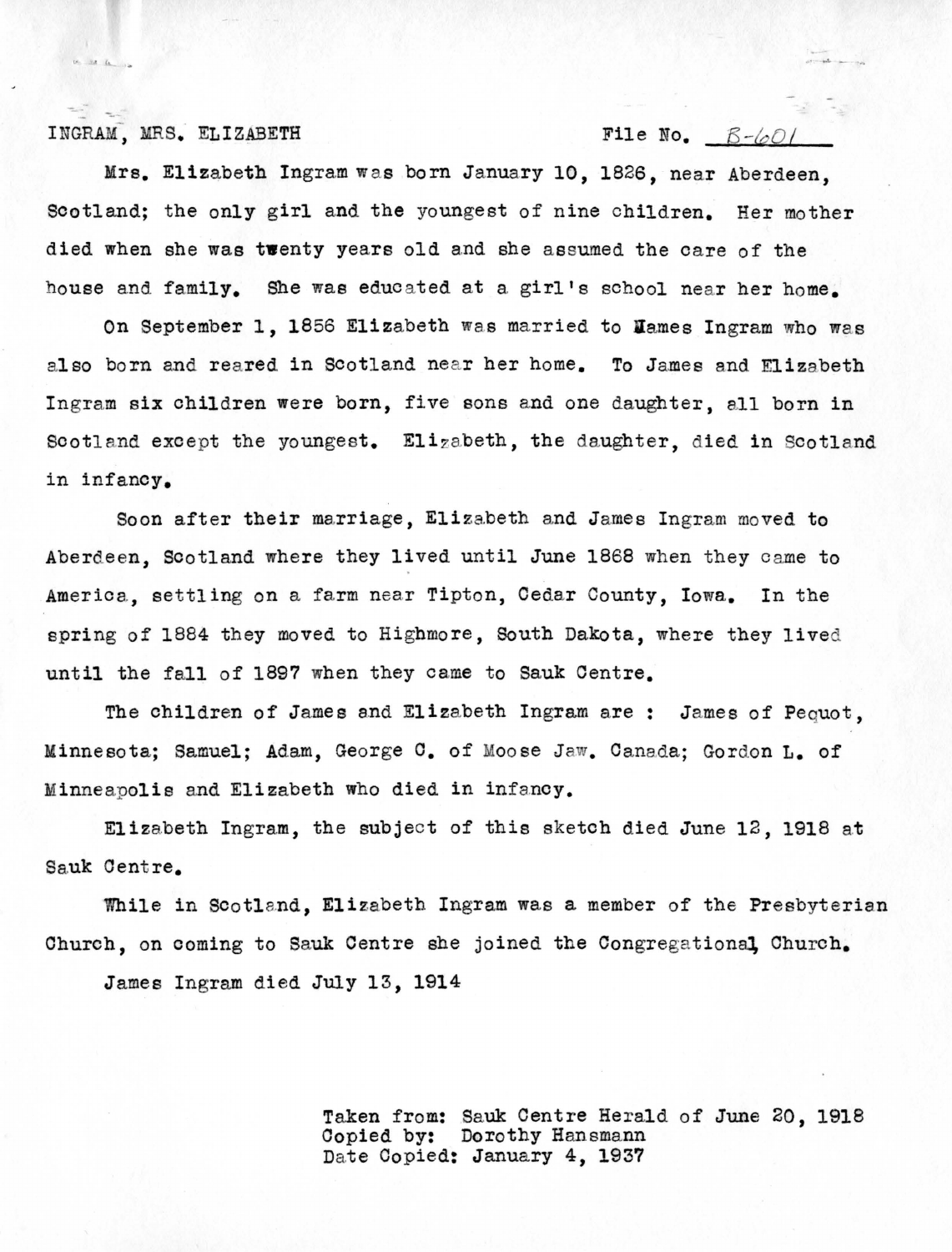# FROM THE RECORDS IN THE STEARNS COUNTY COURT HOUSE FOR THE MRS. ELIZABETH INGRAM BIOGRAPHY

DEATH RECORD BOOK K. PAGE 22 LINE 712

Elizabeth Ingram Died June 12, 1918 Born January 10, 1826 in Scotland Daughter of John Leith and Elizabeth Copeland Age 92 years 5 months and 2 days

DEATH RECORD BOOK 1904 A 13 PAGE 308 LINE 1 James Ingram Died July 13, 1904 Born May 26, 1821 in Scotland Age 83 years 1 month and 17 days